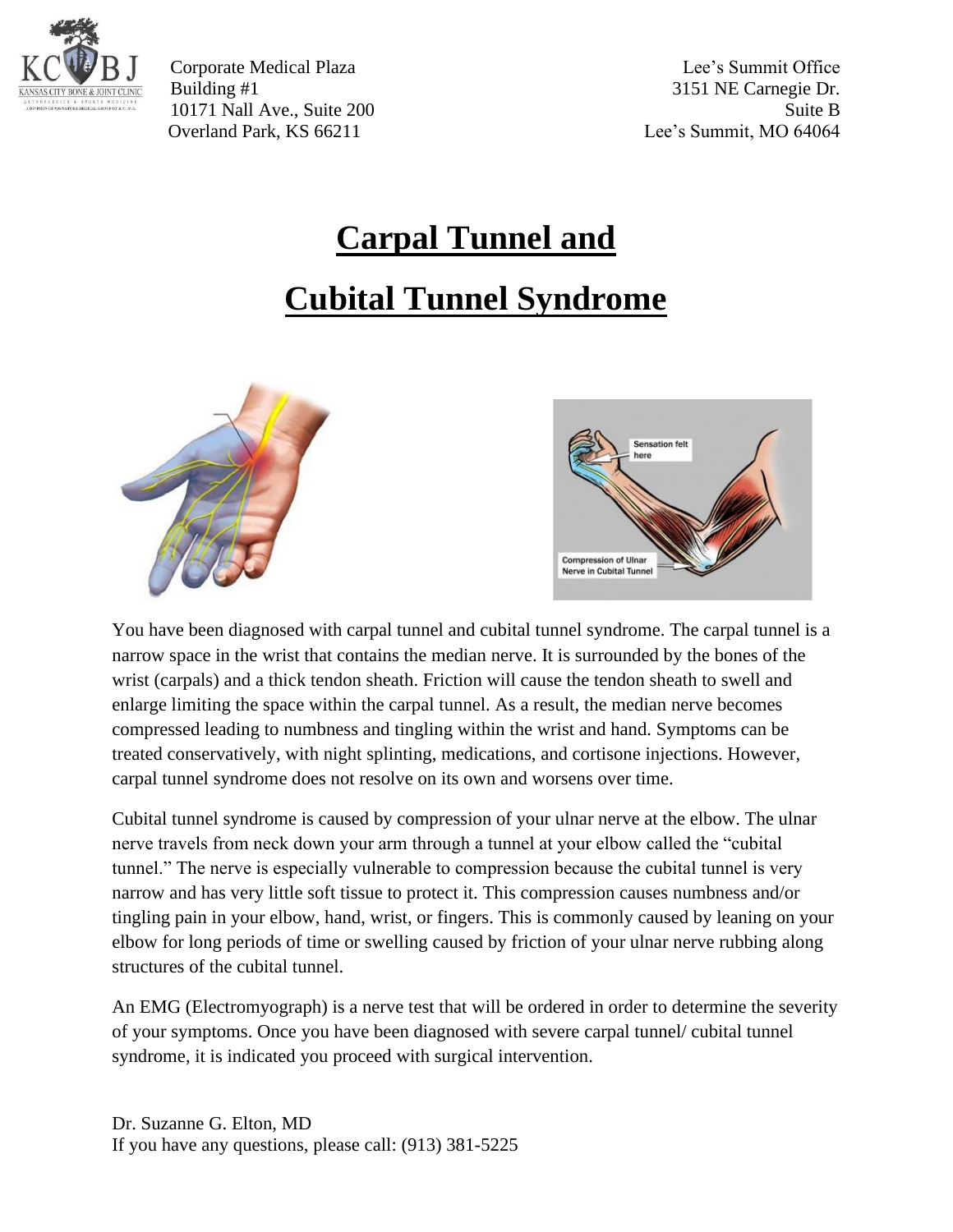

Corporate Medical Plaza Lee's Summit Office Building #1 3151 NE Carnegie Dr. 10171 Nall Ave., Suite 200 Suite B Overland Park, KS 66211 Lee's Summit, MO 64064

## **SURGERY- ENDOSCOPIC CARPAL TUNNEL RELEASE AND ULNAR NERVE TRANSPOSITION**

Endoscopic carpal tunnel release is recommended as the incision site is smaller and recovery time is faster. An instrument called an endoscope enters the incision site in order to visualize the images of the carpal tunnel so that the surgeon can make a small cut within the tendon sheath relieving the pressure on the median nerve.

During ulnar nerve decompression, the nerve is either decompressed or moved from its current location in the tunnel to another to relieve compression of the nerve. Its new location will prevent from stretching when you bend your elbow or from friction. The procedure is performed under general anesthesia which means you will be asleep throughout the procedure. The procedure will take anywhere from 1- 1.5 hours- including recovery time. You will be required to have a driver the day of surgery.

### **WHAT TO EXPECT AFTER SURGERY**

Depending on your job duties, you may be able to return to work under certain restrictionsprovided you are no longer taking narcotic pain medication (You may wean into over the counter Tylenol, Ibuprofen, or Aleve for your symptoms as tolerated). You will need to avoid heavy lifting and submerging your hand in water until after your post-operative appointment with your surgeon. We suggest you speak with your employer regarding job demands to agree on an expected time of return. This procedure can be painful to most, so it is expected that you will require narcotic pain medication for the first couple of days. You may wean off the pain medication as tolerated once symptoms begin to subside.

Your bandages will cover your hand up your arm past your elbow leaving your fingers free for movement. It is recommended that you keep your digits moving to prevent swelling after surgery; however, we suggest you refrain from heavy lifting until after your post-operative appointment. You may also experience some bruising and/or swelling. These symptoms may be alleviated through Ibuprofen or Aleve, elevation, and ice. (Please do not take additional Tylenol if you are taking narcotic pain medication; this already has Tylenol).